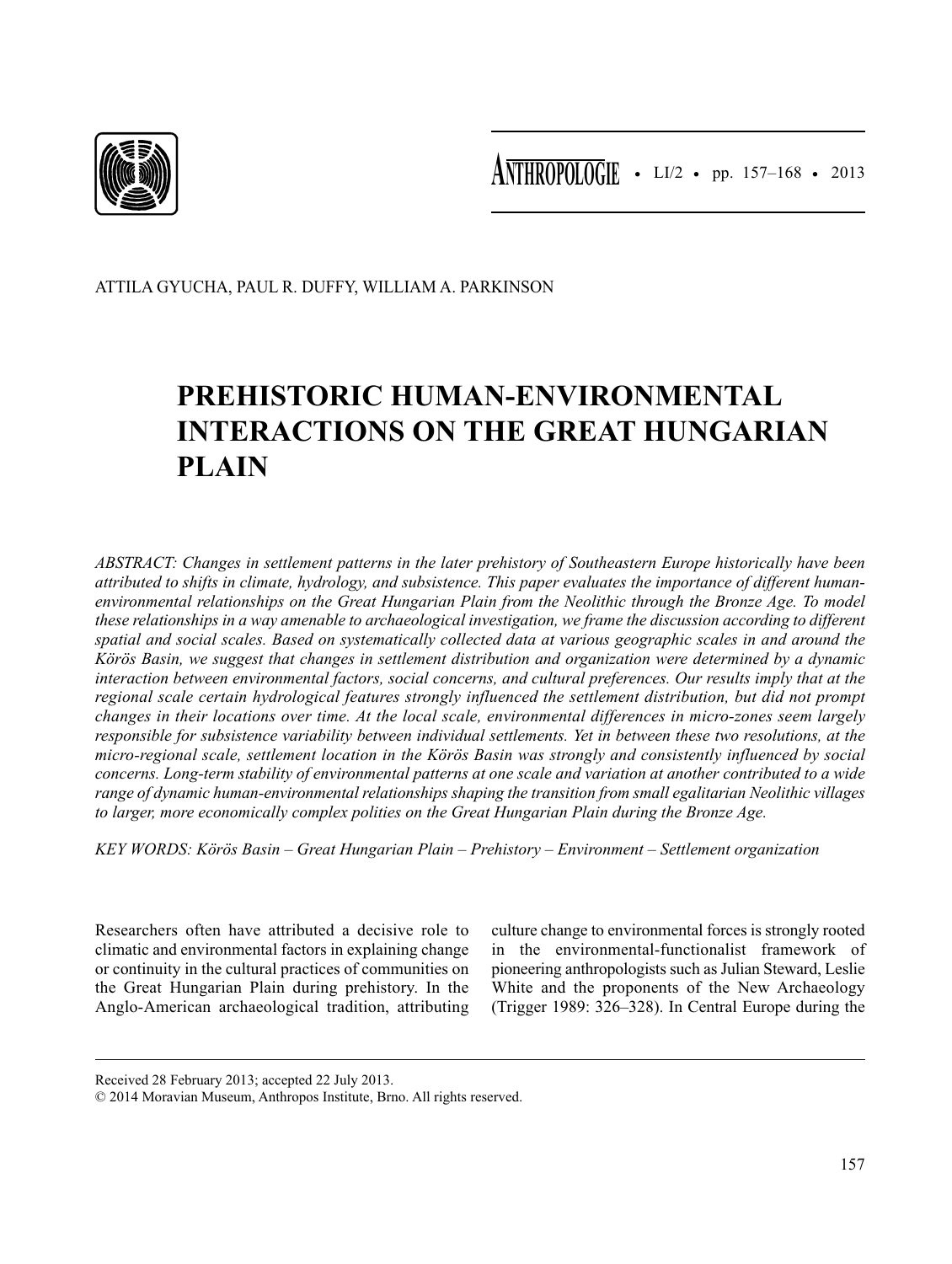later half of the twentieth century, the source of the environmental approach was somewhat different. Following the end of the Second World War, Hans Jürgen Eggers, and others emphasized the ''value-free'' ecological and economic dimensions of prehistory, replacing the specific identification of ethnic groups that characterized Kossina's approach (Härke 1991, Trigger 2006: 258). Attributing archaeological phenomena to changes in subsistence or environment often was explicit in the Anglo-American tradition, but in the Central European tradition, the relationship was regularly implied. Arguments that draw upon environmental and subsistence causes for culture change usually are based on regional-scale settlement studies. The spatial distribution of archaeological complexes, such as the Körös Culture's restriction to the Great Hungarian Plain south of an agro-ecological line (Kertész, Sümegi 2001, Sümegi 2003), or the spread of the Late Copper Age/Early Bronze kurgans on the Plain (Ecsedy 1974, Gerling *et al.* 2012) overwhelmingly have been explained by evoking the underperformance of prehistoric subsistence strategies outside of their observed distributions. The nucleation and dispersal tendencies in other prehistoric settlement patterns, such as the highly dispersed settlement organization that emerged during the beginning of the Bronze Age (Csányi 1996, Tóth 2004) or the clustering of Early Iron Age sites (Gyucha 2001) have been attributed to similar causes. In this article, we examine long-term changes in prehistory by focusing on human-environmental relationships and patterns observable in settlement data from the Great Hungarian Plain. Our studies suggest that the social dynamics of prehistoric groups of the Plain were not invariably governed by macro-regional climatic and subsistence patterns, although their importance is notable at specific scales and in particular contexts. Based on systematically collected data from a well-defined region of the Plain, the Körös Basin, we argue that changes in settlement distribution and organization were determined by a dynamic interaction between both environmental factors and social concerns, and strongly conditioned by local factors.

#### **SCALES OF ANALYSIS**

The tradition in archaeology of using multiple scales of analysis for studying problems in antiquity assumes that different kinds of human experiences and behaviors are embedded in different spatial scales, and events and processes may have different explanations depending on the scale of the pattern or analysis (see, Duffy *et al.* 2013, Gyucha 2009, Parkinson 2006a, Parkinson, Galaty 2009). Different archaeological scales often describe different ''units of society'' (such as activity areas, household clusters, and regional networks), and understanding these units together helps provide a rich and nuanced description of human behavior and cultural process. In this article, we investigate the importance of environmental and subsistence parameters at different scales on the Great Hungarian Plain.

The northern part of Békés County, in the southeastern portion of the Great Hungarian Plain, provides a unique opportunity to study settlement changes over long periods of time at various geographical scales. Both the Lower Körös Basin and its adjacent region, the northern segment of the Maros Fan, were field surveyed during the Hungarian Archaeological Topography project (henceforth MRT; see, Ecsedy *et al.* 1982, Jankovich *et al.* 1989, 1998). During the intensive program several thousand archaeological sites were mapped in an area of nearly 3800 km² (*Figure 1*).

In addition to the MRT project, during the past 15 years the region has been subject to numerous regional, microregional, and local scale prehistoric research projects, ranging from the Early and Late Neolithic (e.g., Gyucha, Parkinson 2012, Parkinson, Gyucha 2012, Salisbury 2010, 2012, Sarris *et al.* 2013, Whittle 2007), through the Copper Age (e.g., Giblin 2009, Giblin *et al.* 2013, Gyucha 2009, Gyucha *et al.* in press, Hoekman-Sites 2011, Parkinson 2006a, Parkinson *et al.* 2004a, 2010, Parsons 2011, 2012, Yerkes *et al.* 2007), the Bronze Age (e.g., Duffy 2008, 2010, Duffy *et al.* 2013) and the Iron Age (Gyucha 2001). Owing to the interrelated and collaborative nature of the majority of these projects, they have produced highly comparable as well as complementary results.

In chronological terms, this article deals with three specific time periods, the Late Neolithic, the Early Copper Age, and the Middle Bronze Age. Recent research on these periods has resulted in datasets that are sufficient for and relevant to the topic of the current article. In geographic terms, we investigate factors governing settlement location and size by using a multiscalar approach. The first scale is regional, confined to the boundaries of the MRT survey project in Békés County. Using a recent environmental reconstruction underlying settlement changes in prehistory, we argue that at this scale environment and subsistence practices did shape where people settled. We explore settlement variability at the micro-regional level using specific case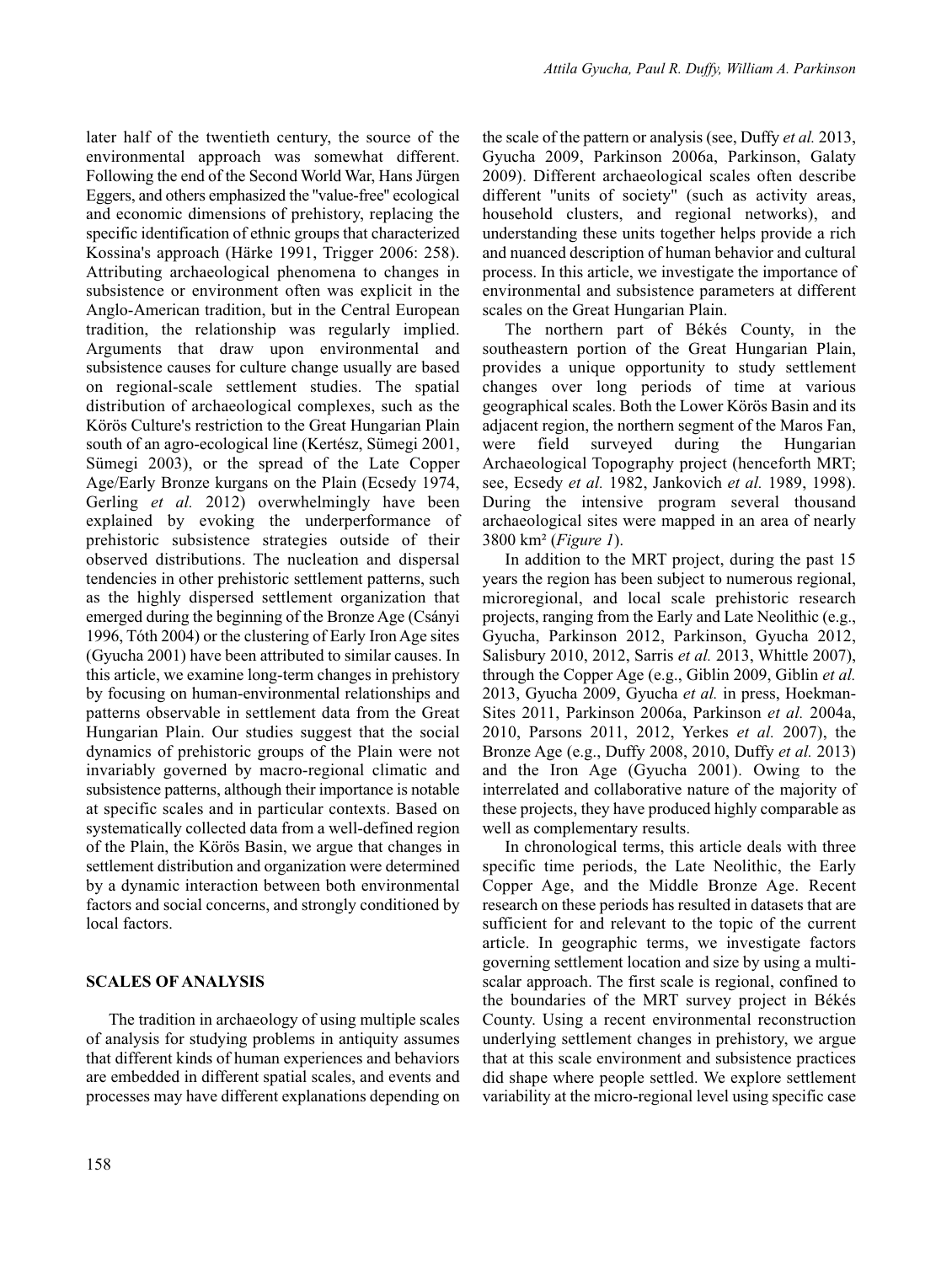

FIGURE 1. The study area boundary of the MRT project. Major regions, paleohydrological features, and archaeological sites mentioned in the paper are illustrated.

studies from our focus periods. At this scale, we argue that social factors such as kinship, trading alliances, and warfare are vital for understanding settlement distribution in the landscape. Finally, we present the results of subsistence studies from individual settlements. At the local scale, we argue again that settlement location and resource accessibility and

availability were important forces shaping subsistence practices and settlements. We believe that this multilayered perspective provides a more textured understanding of the relationship between local-scale communities, their immediate environment, and their greater regional contexts.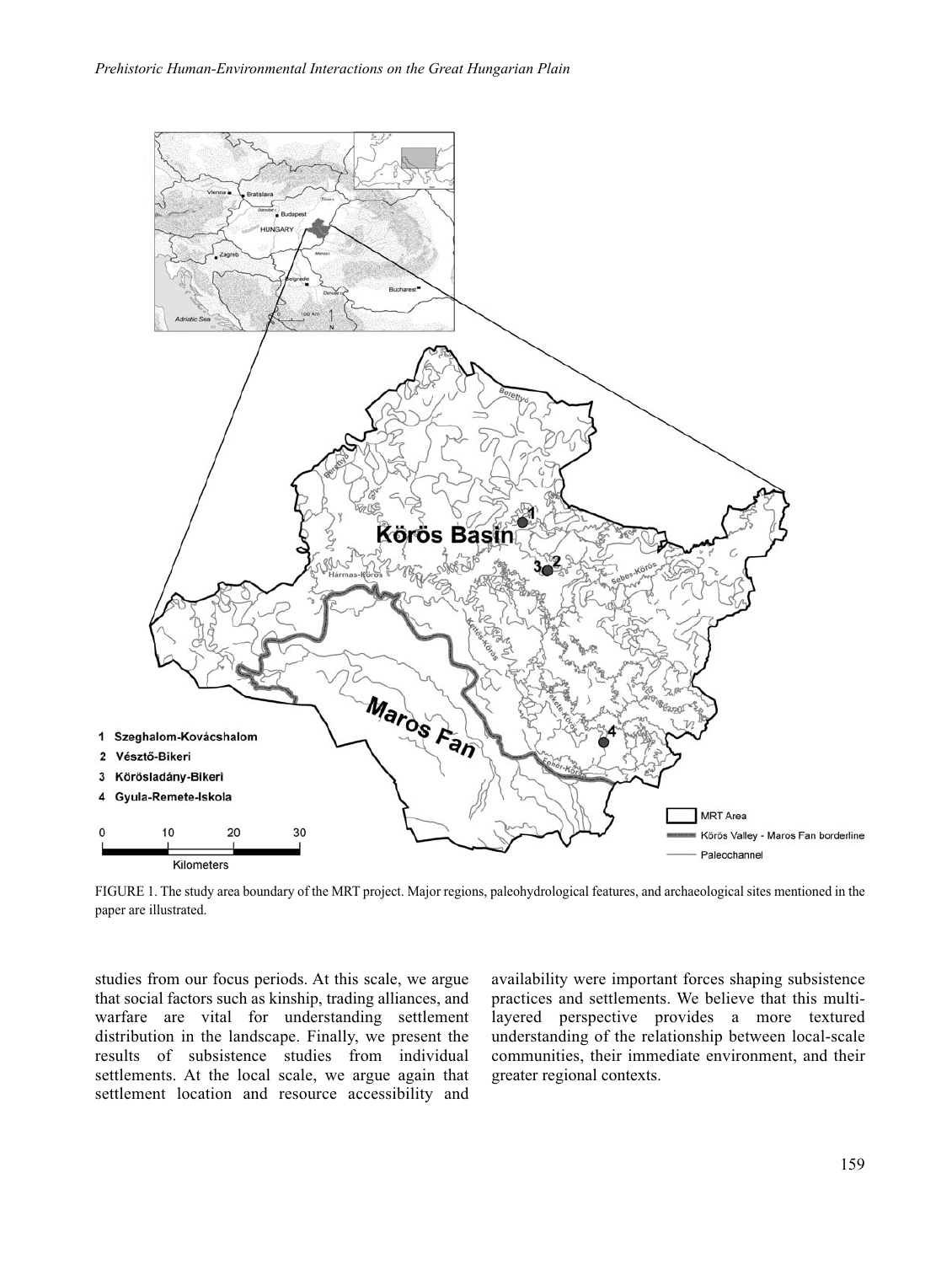## **LANDSCAPE AND HYDROLOGY: THE REGIONAL SCALE**

The regional scale is defined by the MRT study region in Békés County and captures the paleoenvironmental elements of the Körös Basin and a dissimilar neighbouring geomorphological unit, the Maros Fan. Until recently, geomorphologists have interpreted the Holocene hydrological landscape of the Körös Basin prior to the large-scale river regulation campaigns during the 19<sup>th</sup> century as constantly fluctuating, meandering river channels that frequently were cut off and jumped beds during the Holocene (e.g., Dóka 1997, Pécsi, Sárfalvi 1960). A recent paleohydrological reconstruction of the region, based on historic and modern cartographic sources, aerial photos, as well as soil profiles, overlaid with the MRT archaeological survey data, has given rise to a substantially different conclusion (Gyucha *et al.* 2011, Gyucha, Duffy 2008). Contrary to previous accounts, and likely due to the relatively low energy hydrological environment of the Hungarian Körös Basin, the river network appears to have been considerably stable during the Holocene with very slow rates of channel migration and meander formation. Archaeological settlement data indicate permanent occupation of nearly all major rivers and their tributaries for the past 8000 years. Apart from detecting paleochannels, ancient permanent or seasonal marshlands of various extents also were identified in the study region. The flatness of the region and its poor drainage nevertheless mean that the soils of the area, typically different variants of meadow clay, are of low quality for food production. Much of the variation within soil quality for agriculture is determined by elevation.

Once overlaid with the paleohydrological reconstruction, the MRT archaeological survey data of each period indicate that nearly all of the settlements were established along water courses, usually at the highest points in the landscape (*Figures 2–4*). However, it was not the major rivers but rather their tributaries, or other smaller channels, and the immediate surroundings of marshy territories that were the most common locations for occupation (Gyucha *et al.* 2009, Gyucha, Parkinson 2008).

Since the MRT project in Békés County included ca. 940 km² of the Maros Fan directly south of the Körös Basin, the relationship between environment and settlement network could be explored in relation to these two significantly different landscapes as well. In this context environmental differences were major influences on population movements and boundaries.

The Maros Fan is the alluvium of the Pleistocene Maros river, a fertile grassland with productive chernozem soils a few meters higher than the Körös Basin. The region lacked permanent rivers in the Holocene (*Figure 1*). Survey data indicate that, in contrast to the Körös Basin, the northern segment of the Maros Fan was very sparsely inhabited from the Neolithic to the Middle Bronze Age (*Figures 2–4*). The sharp contrast between the density of population in the Körös Basin with the scarcity of occupation on the Maros Fan can be attributed to the very different environments and a specialization in floodplain subsistence that was not easily modified to accommodate environments without a network of rivers and rich marshland resources. Permanent rivers as major communication and transportation routes also might have been of importance. At the same time however, there is no discernable change in the region's hydrological dynamics during this phase, suggesting that changes between phases within the occupied Körös Basin are more likely attributable to other causes.

Settlement patterns in the Körös Basin and the Maros Fan suggest that social groups were strongly tied to some specific environmental conditions and avoided others, largely as a product of subsistence strategy. From the Neolithic to the Middle Bronze Age settlements rarely extend into the Maros Fan, and other lines of evidence suggest that this corresponds to broad similarity in diet and subsistence practices (Duffy 2008, 2010, Gyucha *et al.* in press, Nicodemus, Kovács in prep.). It was only when a large scale change to animal husbandry in the Late Bronze Age might have occurred, indicated by a major break in the zooarchaeological record (Bökönyi 1974: 35, Szabó 1996: 46), that settlements first appeared in considerable numbers on the Northern Maros Fan (Gyucha 2001).

## **SETTLEMENT GROWTH AND DISTRIBUTION: THE MICRO-REGIONAL SCALE**

The second scale focuses on settlement density and distribution within the occupied area of the MRT study region. Frequent settlement relocation was a general initial characteristic of sedentism and food production, which was introduced to the Great Hungarian Plain during the Early Neolithic Körös phase (e.g., Anders, Siklósi 2012, Kosse 1979, Kutzián 1944, Sherratt 1983). At the end of the Middle Neolithic a tendency towards nucleation emerged in the region, when the first tell settlements were formed in the Szakálhát phase (e.g., Goldman 1984, Horváth 1989, Makkay 1982). During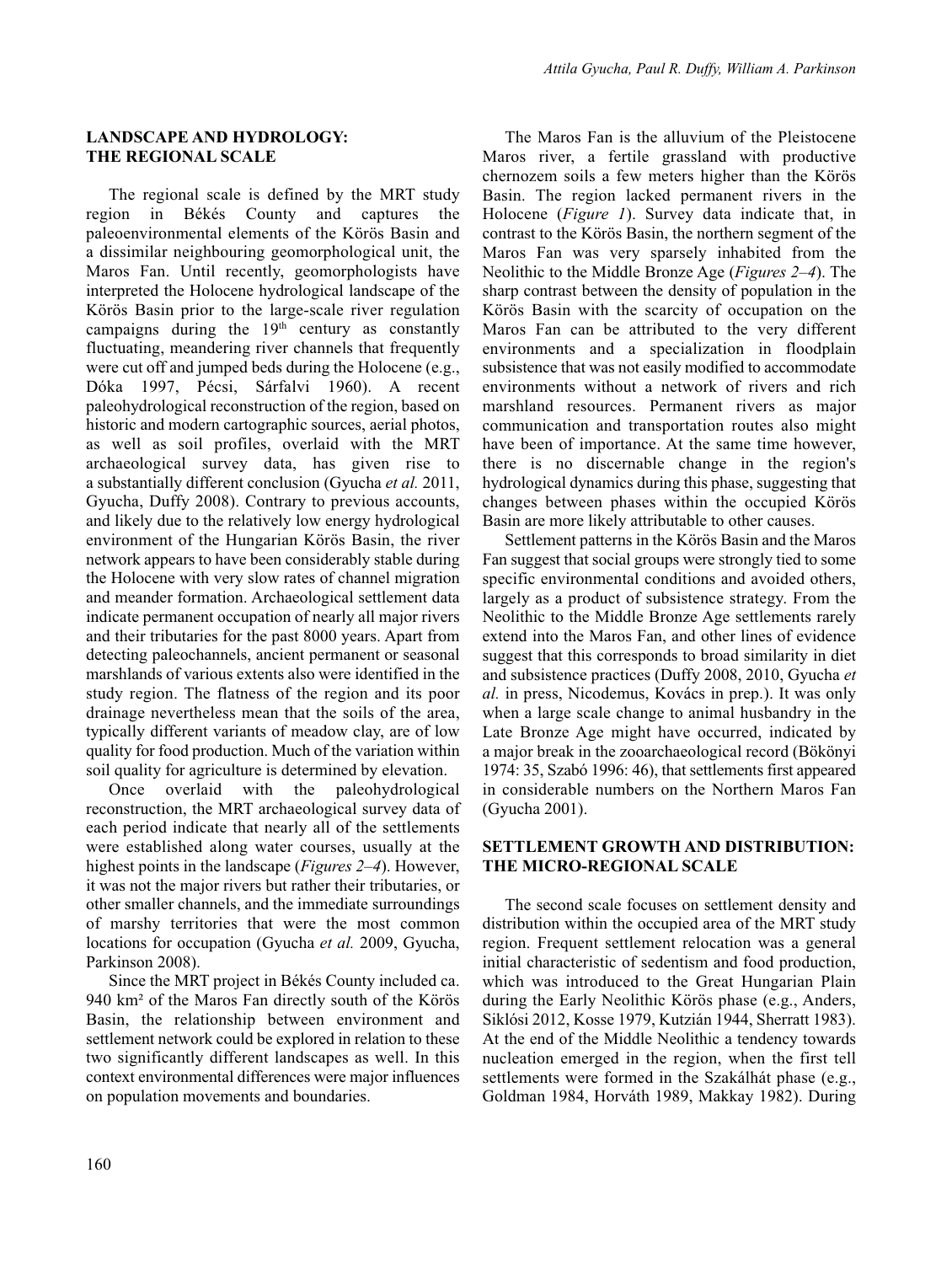

FIGURE 2. The distribution of Late Neolithic sites in the study area.

the Late Neolithic the pattern of a tell and a surrounding large external settlement occurred for the first time on the Plain, in addition to large population nucleation without the development of tell deposits (e.g., Füzesi 2009, Kalicz 2001, Kalicz, Raczky 1987, Raczky 1995). Smaller settlements in the adjacent microregions presumably became associated with these central nodes of settlement networks (Parkinson 2006a, 2006b, Parkinson, Gyucha 2012). There is little evidence of ascribed social inequality at this time (Siklósi 2013), and these site hierarchies more likely imply only long-term kinship-based social integration. We have recently explored this pattern at the site of Szeghalom-Kovácshalom (Bakay 1971), where the small tell is bounded by a large and intensively occupied flat settlement and numerous scattered farmsteads (Gyucha, Parkinson 2012) (see, *Figure 1*).

Discernable settlement clusters are found in the Late Neolithic Körös Basin, with empty zones between them ranging from 6 to 20 kilometers in width (Gyucha, Parkinson 2008, Gyucha *et al.* 2009, Parkinson 2006a, 2006b; see, *Figure 2*). Several clusters are identifiable because marshes that would have prevented habitation occur between settlements. In some cases these empty zones are not uninhabitable. Thus, these latter uninhabited areas may be the result of actively maintained boundaries between larger-scale social and political units. These patterns indicate that within certain elevation and environmental parameters, settlement also followed the logic of social, rather than environmental concerns. Trends towards increasing regionalization and territorial demarcations through more active maintenance of social boundaries are indicated by the more discrete patterning of material culture throughout the Plain in the Late Neolithic as well (i.e., the Tisza-Herpály-Csőszhalom complex; see, Kalicz, Raczky 1987).

The spatial distribution of Tiszapolgár sites in the Körös Basin indicates that a fundamentally different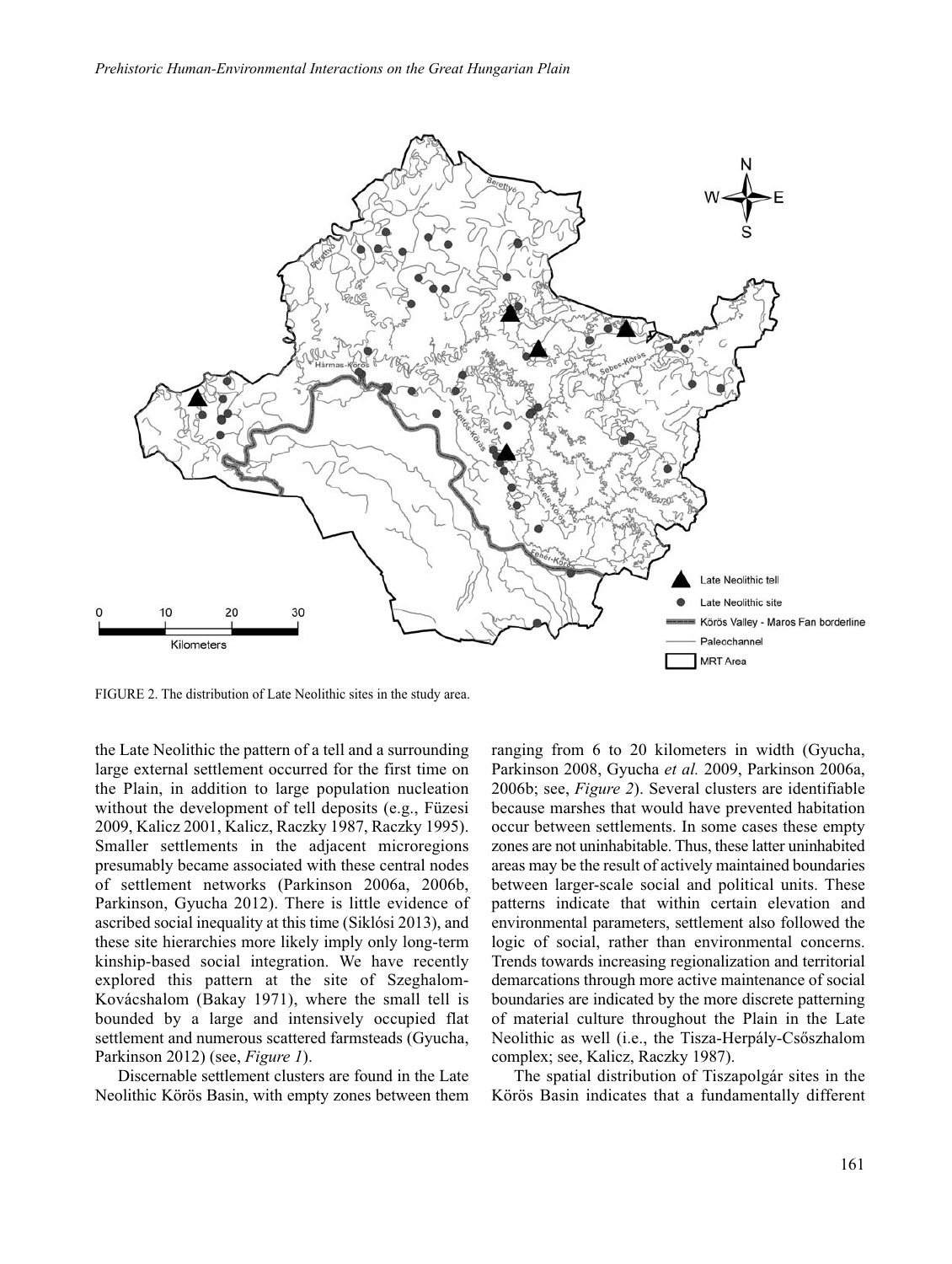

FIGURE 3. The distribution of Early Copper Age sites in the study area.

settlement organization occurred during the Early Copper Age on the Great Hungarian Plain. By the end of the Late Neolithic, habitation of tell-sites ended and nucleated settlements dissolved in the Körös Basin. The significant increase in the number of sites, from 62 to 391, by the Early Copper Age is the most visible shift in settlement organization in our study area (Gyucha *et al.* 2009, Parkinson, Gyucha 2007; see, *Figure 3*). At the same time, settlement size also decreased dramatically. In addition, a large number of sites emerged in previously uninhabited areas of the Körös Basin by the Early Copper Age. Although this process indicates the dissolution of the previous aggregated settlement organization, and implies the establishment of more permeable and modifiable social boundaries, the persistence of some spatially discrete settlement clusters suggests that some areas experienced continuity of more coherent micro-regional groups (Gyucha, Parkinson 2008, Parkinson 2006a, 2006b; see, *Figure 3*). The

smaller Early Copper Age communities also were integrated into larger social units, several of which might have had roots in the Late Neolithic, and these ties commonly influenced their locations in the Körös Basin.

By the transitional period between the Early and Middle Bronze Age, nearly 2500 years after the breakdown of the Late Neolithic settlement network, a site size hierarchy with tells and large flat sites recurred on the Great Hungarian Plain and in the Körös Basin (Duffy 2010, 2013, Parkinson 2002; see, *Figure 4*). Fortified tells and flat, open Middle Bronze Age Gyulavarsánd sites in the region are similar in size range. Though denser and less fragmented, settlement clusters in the Gyulavarsánd phase settlement organization also bore a remarkable similarity to that of the Late Neolithic (see, *Figure 1*).

A study of arable land available in the Middle Bronze Age also suggests that social considerations were more influential than environmental requirements at this scale,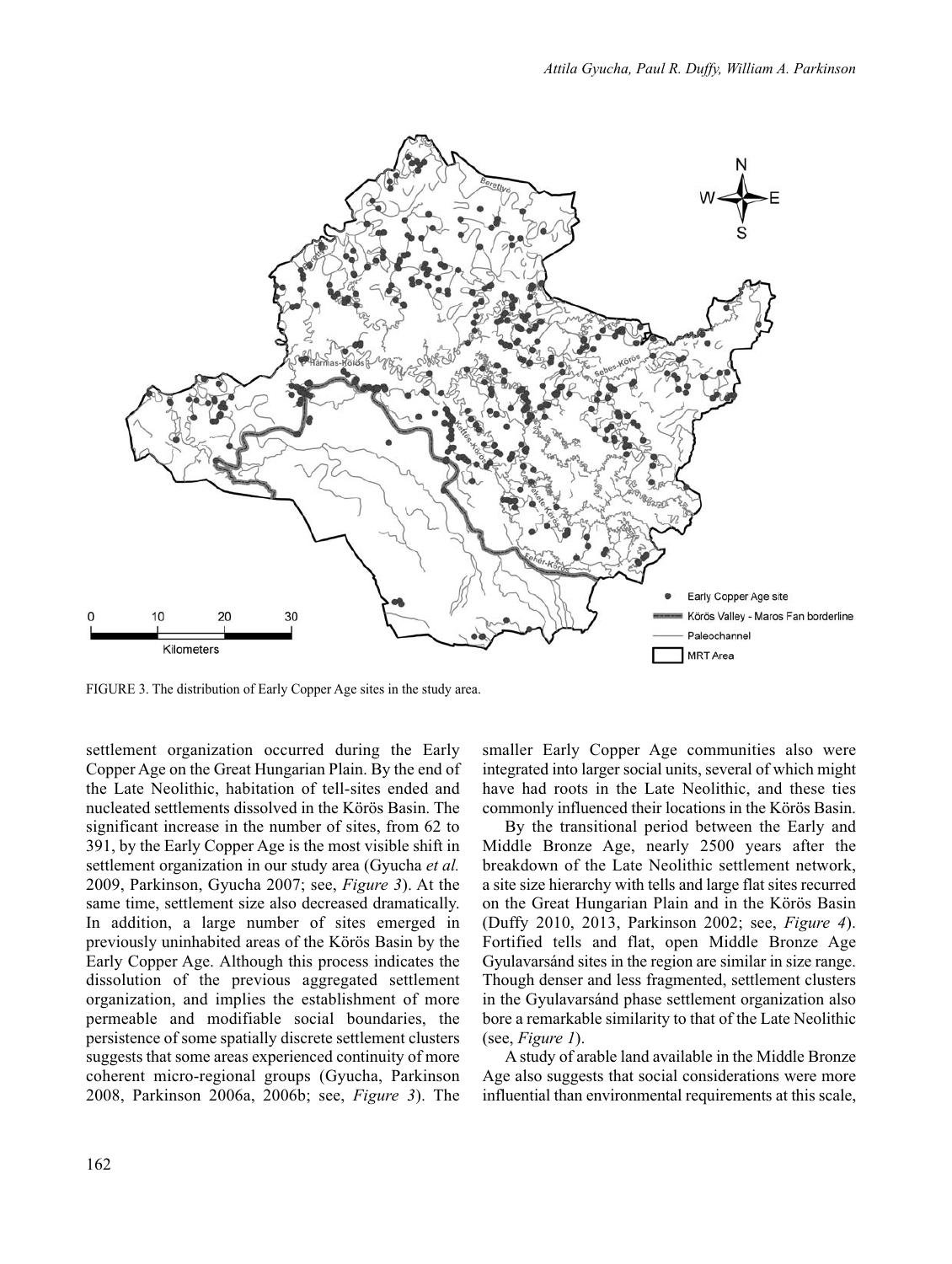

FIGURE 4. The distribution of Middle Bronze Age sites in the study area.

because only 14 percent of the region's most productive land would have been under cultivation at one time. This study, based on variation in elevation, drainage and soil quality, confirmed that cultivation of lower quality soils and areas at lower elevations would not have been required to meet the agricultural demands of aggregated communities with populations around 500 in either the Late Neolithic or Middle Bronze Age (Duffy 2010). These calculations also indicate that grazing lands in most parts of the region would have been more than abundant, even considering large herds.

#### **VARIATIONS IN SETTLEMENT SUBSISTENCE PRACTICES OVER TIME: THE LOCAL SCALE**

The third and final scale is that of the individual settlement. While studies of paleolandscape, regional settlement network, and micro-regional clusters shed light on settlement decisions and land-use at larger scales of social integration, variation in settlement data across the study region provides a critical, complementary, local scale, perspective.

Faunal and floral data from excavated contexts are an important source of information on settlement variation. Although no statistically relevant faunal data are available for Late Neolithic groups in the studied part of the Körös Basin (Bökönyi 1974: 357, Bökönyi 1987), the results of analyses on animal bone assemblages from systematically investigated Early Copper Age settlements in the region can be compared to those of Late Neolithic sites from other parts of the Great Hungarian Plain.

To get an insight into the subsistence practices of the typically small scale communities living in the Körös Basin during the Early Copper Age, large faunal assemblages recovered from three sites, Körösladány-Bikeri (*n* = 12,617), Vésztő-Bikeri (*n* = 22,618), and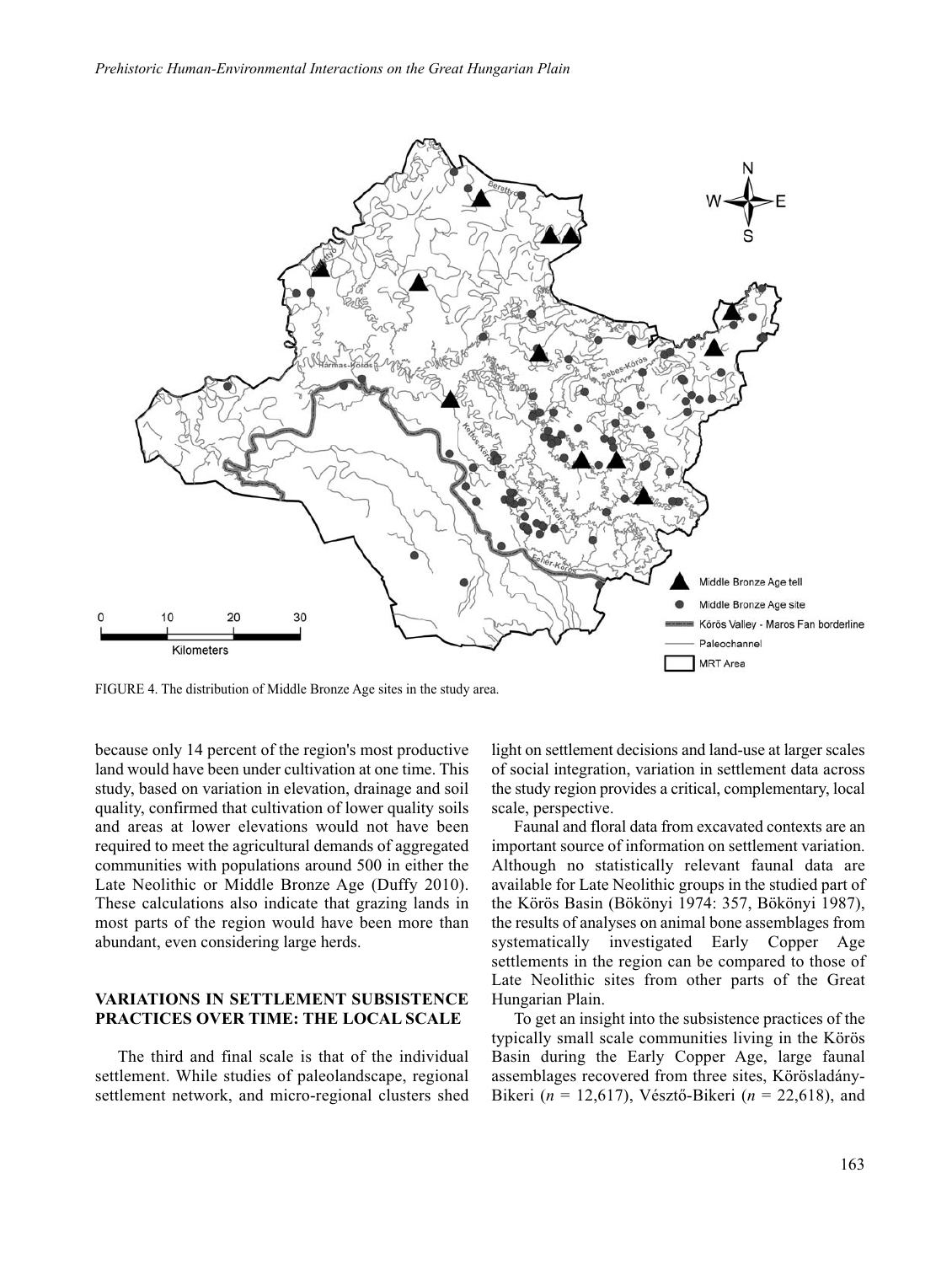Gyula-Remete-Iskola (*n* = 4,299), were analyzed (Gyucha 2009, Gyucha *et al.* in press, Nicodemus, Kovács in prep., Parkinson *et al.* 2004b; see, *Figure 1*). Vésztő-Bikeri and Körösladány-Bikeri were established ca. 60 meters apart in the central part of the Lower Körös Basin, and based on thorough chronological investigations, these fortified settlements were occupied partially simultaneously during the initial phase of the Early Copper Age (Parkinson *et al.* 2010, Yerkes *et al.* 2009). The settlement of Gyula-Remete-Iskola is located along the southern edge of the Körös Basin, only a few kilometers north of the Maros Fan, in an environment that was completely different from that of the Vésztő microregion. The locations of the three sites represent well the various paleo-ecozones of the Körös Basin available for communities during prehistory.

The analysis of the faunal assemblages from these Tiszapolgár sites indicates that by the beginning of the Early Copper Age the role of animal husbandry in subsistence intensified throughout the Great Hungarian Plain (Bartosiewicz 2005, Gyucha *et al.* in press). While the frequency of wild mammals at the Late Neolithic Tisza settlements typically ranges between 30–40%, and it exceeds 75% at the Herpály sites of the Berettyó Valley (Vörös 2005: Tab. 4), located only ca. 50 kilometers north of the Vésztő microregion, wild mammal species in Tiszapolgár contexts are less than 10% of assemblages of the Körös Basin. The absolute chronological data of Körösladány-Bikeri and Vésztő-Bikeri are remarkably similar to those of the final Neolithic phase of the Berettyóújfalu-Herpály tell (Yerkes *et al.* 2009).

The available data from the Körös Basin do not indicate an overall shift towards a pastoral economy or increased reliance on cattle herding during the Early Copper Age, as other models posited for the Great Hungarian Plain (e.g., Bognár-Kutzián 1972, Horváth 2005, Siklódi 1983). Recent studies using stable isotope ratios, and lipid residue analysis of potsherds from the Great Hungarian Plain do not suggest an increase in mobility or growing consumption of secondary animal products during the Copper Age (Giblin 2009, Hoekman-Sites 2011, Hoekman-Sites, Giblin 2012). Furthermore, compared to the Late Neolithic, the proportion of cattle among domesticates was lower by the Early Copper Age. The marked differences in the composition of animal bone assemblages from Late Neolithic settlements in various parts of the Great Hungarian Plain, as well as from Early Copper Age sites in the Körös Basin is indicative of subsistence strategies influenced primarily by variation in local environmental conditions and cultural preferences at the level of individual small-scale communities. By the Middle Bronze Age the horse had been introduced to the domesticate mix, but comparison of faunal assemblages within broad ceramic traditions such as the Ottomány group demonstrate continued variation based on the ecological idiosyncracies of micro-regions across the Körös Basin (Nicodemus n.d.).

Macrobotanical remains from the Late Neolithic to the Middle Bronze Age indicate a broad selection of cereal species, such as einkorn*,* emmer*,* barley, and common millet, as well as legumes such as lentil and grass pea. Wild nuts and fruits were gathered and weeds were used as fodder and medicine throughout the Great Hungarian Plain and in the Körös Basin as well (e.g., Berzsényi n.d., Gyulai 2005, Hartyányi 1989, Hartyányi *et al.* 1968, Kasper 2003, Yerkes, Kasper in prep.). Overall, floral data for the Plain suggest that intensive gardening and possibly extensive food production practices established during the Neolithic persisted into the Copper and Bronze Ages as well (Bogaard 2007, Duffy 2010). However, sample sizes for macrobotanicals remain small and unsystematically collected. Our sense of variation is therefore extremely limited.

The above data indicate that communities living in the study region from the Neolithic to the Bronze Age developed subsistence strategies governed by locally available environmental resources. The landscape in the Körös Basin, characterized by a mosaic environment of alternating wetlands and higher drylands, soils and vegetation, inherently required these communities to apply various strategies in their subsistence.

## **CONCLUSIONS: LONG-TERM HUMAN-ENVIRONMENTAL RELATIONSHIPS**

Previous models often assumed that major climate and hydrological changes and shifts in subsistence strategies were the crucial forces underlying changes in prehistoric socioeconomic systems on the Great Hungarian Plain. However, a multi-scalar, diachronic study of human-environmental relationships in the Körös Basin challenges this view. Our results imply a remarkably complex interaction between culture and environment, resulting in settlement patterning both within and between periods. At the scale of major geomorphological regions, hydrological differences between them do serve to demarcate boundaries for subsistence practices and settlement. At the same time, however, the stability of hydrological regimes in the Körös Basin itself suggests that changes in hydrology were not dramatic enough over time to be responsible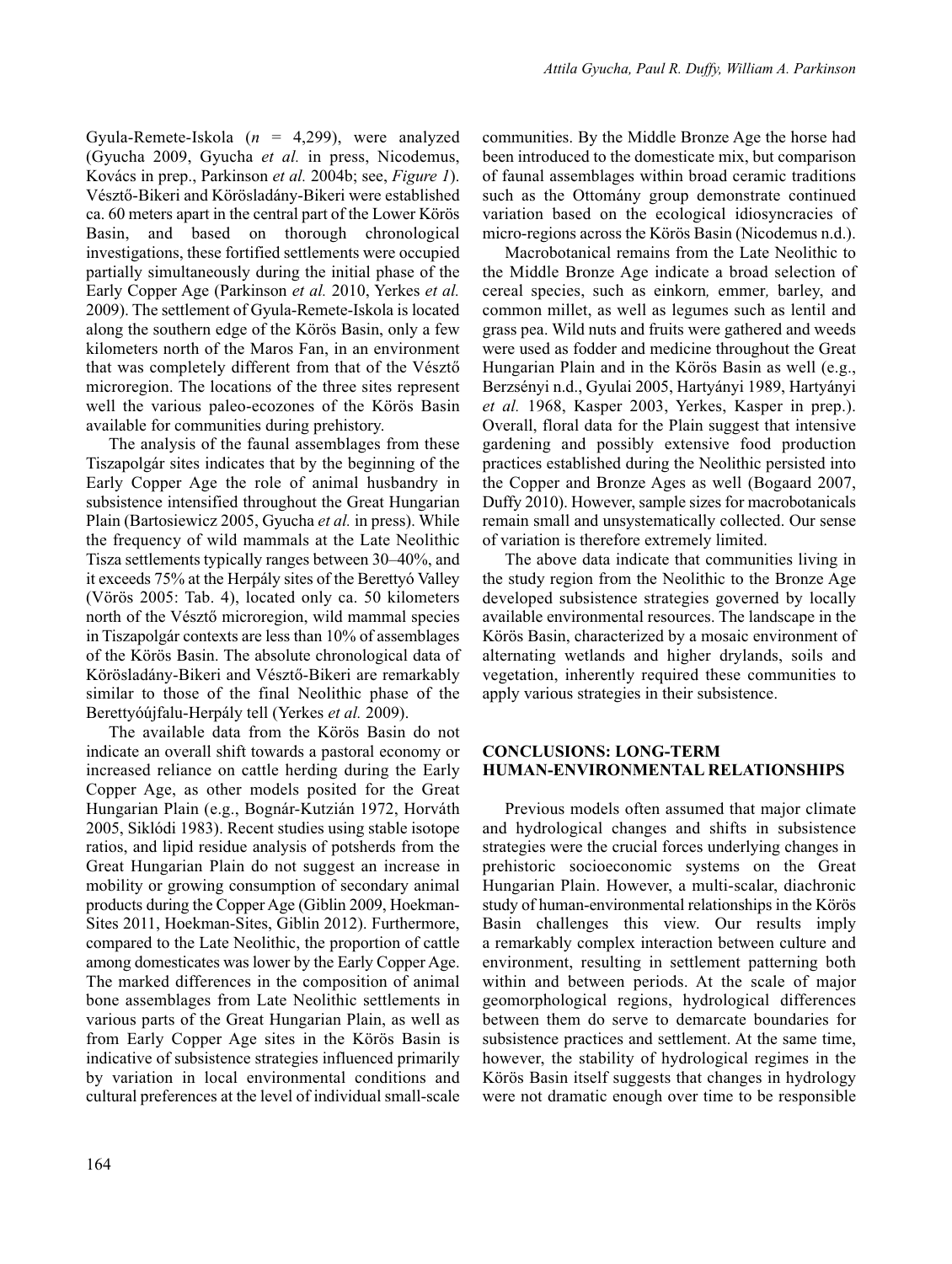for changes in material culture and settlement pattern. At the micro-regional scale, the clustering and growth of settlements within the Körös Basin seem to relate to micro-regional histories of occupation and shifts in the social boundaries with neighbors. Finally, at the smallest scale, that of the settlement itself, subsistence practices clearly demonstrate that conditions for domestic and wild fauna around the settlement were a strong regulator of diet. Although several broad trends in food consumption are notable from the Late Neolithic to the Middle Bronze Age, dietary variability continues to be high in each subsequent period because of the continued variability in underlying ecological conditions. These variables and their modifications over time could have been responsible for the development of settlement networks in the Körös Basin from the Late Neolithic to the Middle Bronze Age.

The first major break in subsistence pattern for the prehistory of the study area may have been the intensive occupation of the Maros Fan, corresponding to the introduction of a large-scale pastoral economy during the transition from the Bronze Age to the Iron Age. The supposed fundamental change in subsistence strategy and the habitation of this wide open, grassy region may have been related to social transformations towards a more complex political organization as well. This hypothesis, in turn, requires evaluation of archaeological data at multiple scales.

#### **REFERENCES**

- ANDERS A., SIKLÓSI Zs. (Eds.), 2012: *The first Neolithic sites in Central/South-East European transect. Volume 3: The Körös Culture in Eastern Hungary*. BAR–IS 2334. Archaeopress, Oxford.
- BAKAY K., 1971: A régészeti topográfia munkálatai Békés megyében 1969-ben (Archaeological topographical operations in County Békés, in 1969). *Békés Megyei Múzeumok Közleményei* 1: 135–153.
- BARTOSIEWICZ L., 2005: Plain talk: animals, environment and culture in the Neolithic of the Carpathian Basin and adjacent areas. In: D. A. Bailey, A. Whittle, V. Cummings (Eds.): (*Un*)*settling the Neolithic: breaking down concepts, boundaries and origins*. Pp. 51–63. Oxbow, Oxford.
- BERZSÉNYI B., n.d.: *Paleobotanical report for Tarhos-Gyepesi átkelő (Tarhos 26), 2006 season.* Matrica Múzeum, Százhalombatta. Unpublished report.
- BOGAARD A., BENDING J., JONES G., 2007: Archaeobotanical evidence for plant husbandry and use*.* In: A. Whittle (Ed.): *The Early Neolithic on the Great Hungarian Plain. Investigations of the Körös Culture site of Ecsegfalva 23, County Békés*. *Varia Archaeologica Hungarica 21, 2*. Pp.

421–446. Institute of Archaeology of the Hungarian Academy of Sciences, Budapest.

- BOGNÁR-KUTZIÁN I., 1972: *The Early Copper Age Tiszapolgár Culture in the Carpathian Basin.* Akadémiai Kiadó, Budapest.
- BÖKÖNYI S., 1974: *History of domestic mammals in Central and Eastern Europe*. Akadémiai Kiadó, Budapest.
- BÖKÖNYI S., 1986: Environmental and cultural effects on the faunal assemblages of four large fourth millennium B.C. sites. *A Béri Balogh Ádám Múzeum Évkönyve* 13: 69–88.
- BÖKÖNYI S., 1987: Szarvas–1. lelőhely, egy késő újkőkori teleprészlet állatmaradványainak archaeozoológiai vizsgálata (Archaeozoological study of the animal remains found in the Late Neolithic settlement at Szarvas – site No. 1). *A Magyar Mezőgazdasági Múzeum Évkönyve* 1986–1987: 89–103.
- CSÁNYI M., 1996: Újabb adat kelet-magyarországi kora bronzkorunkhoz (New data on the Early Bronze Age of East Hungary). *Tisicum* 9: 45–75.
- DÓKA K., 1997: *A Körös és Berettyó vízrendszer szabályozása a 18–19. században (The regulation of the Körös and Berettyó water networks during the 18th and 19th centuries). Közlemények Békés megye és környéke történetéből 7.* Békés Megyei Levéltár, Gyula.
- DUFFY P. R., 2008: A Körös-vidék bronzkori tell-társadalmai (Bronze Age tell societies of the Körös region). In: G. Bóka, E. Martyin (Eds.): *Körös-menti évezredek. Régészeti ökológiai és településtörténeti vizsgálatok a Körös-vidéken*. *Gyulai katalógusok 13*. Pp. 107–149. Erkel Ferenc Múzeum, Gyula.
- DUFFY P. R., 2010: *Complexity and autonomy in Bronze Age Europe: assessing cultural developments in Eastern Hungary.* Ph.D. Dissertation. University of Michigan, Ann Arbor.
- DUFFY P. R., PARKINSON W. A., GYUCHA A., YERKES R. W., 2013: Coming together, falling apart: a multi-scalar approach to prehistoric aggregation and interaction on the Great Hungarian Plain. In: J. Birch (Ed.): *From prehistoric villages to cities: Settlement aggregation and community transformation.* Pp: 44–62. Routledge, New York.
- ECSEDY I., 1979: *The people of the Pit-Grave Kurgans in Eastern Hungary.* Fontes Archaeoligici Hungariae. Akadémiai Kiadó, Budapest.
- ECSEDY I., KOVÁCS L., MARÁZ B., TORMA I. (Eds.), 1982: *Magyarország Régészeti Topográfiája. 6. Békés Megye Régészeti Topográfiája: A Szeghalmi Járás (IV/1)*. Akadémiai Kiadó, Budapest.
- FÜZESI A., 2009: A neolitikus településszerkezet mikroregionális vizsgálata a Tisza mentén Polgár és Tiszacsege között (Microregional investigations on Neolithic settlement organization along the Tisza between Polgár and Tiszacsege). *Tisicum* 19: 377–398.
- GERLING C., BÁNFFY E., DANI J., KÖHLER K., KULCSÁR G., PIKE A. W. G., SZEVERÉNYI V., HEYD V., 2012: Immigration and transhumance in the Early Bronze Age Carpathian Basin: the occupants of a kurgan. *Antiquity* 86: 1097–1111.
- GIBLIN J. I., 2009: Strontium isotope analysis of Neolithic and Copper Age populations on the Great Hungarian Plain. *Journal of Archaeological Science* 36: 491–497.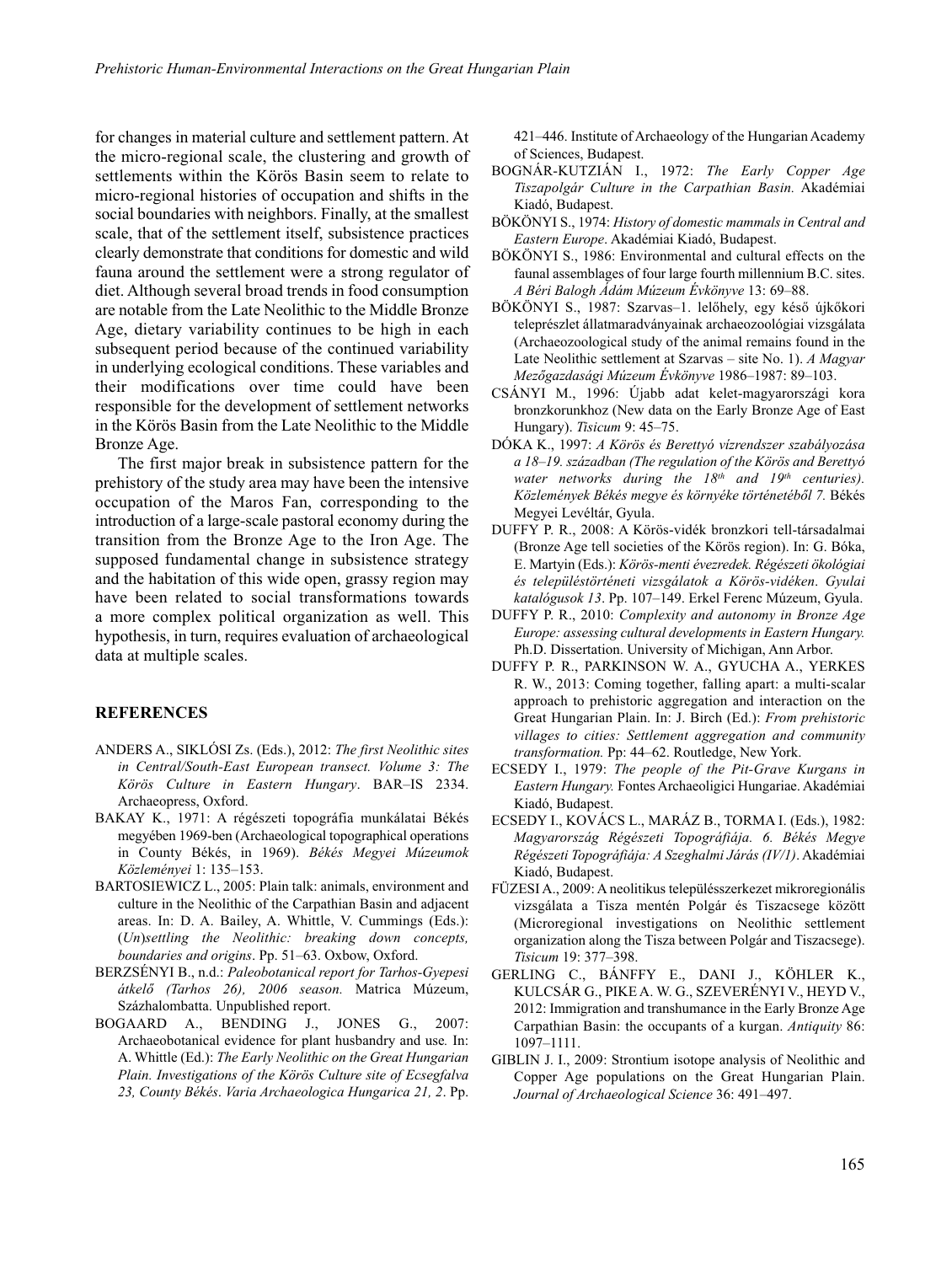- GIBLIN J. I., KNUDSON K. J., BERECZKI Zs., PÁLFI Gy., PAP I., 2013: Strontium isotope analysis and human mobility during the Neolithic and Copper Age: a case study from the Great Hungarian Plain. *Journal of Archaeological Science* 40: 227–239.
- GOLDMAN Gy., 1984: *Battonya-Gödrösök, eine neolitische Siedlung in Südost-Ungarn.* Békés Megyei Tanács, Békéscsaba.
- GYUCHA A., 2001: A szkíta kor emlékei Békés megyében (The Scythian Age in Békés County). In: P. Havassy (Ed.): *Hatalmasok viadalokban. Gyulai Katalógusok 10.* Pp. 115–127. Erkel Ferenc Múzeum, Gyula.
- GYUCHA A., 2009: *A Körös-vidék kora rézkora (The Early Copper Age in the Körös Region).* Ph.D. Dissertation. Eötvös Loránd Science University, Budapest.
- GYUCHA A., DUFFY P. R., 2008: A Körös–vidék holocénkori vízrajza (The Holocene hydrology in the Körös Region). In: G. Bóka, E. Martyin (Eds.): *Körös-menti évezredek. Régészeti ökológiai és településtörténeti vizsgálatok a Körös-vidéken*. *Gyulai katalógusok 13*. Pp. 11–40. Erkel Ferenc Múzeum, Gyula.
- GYUCHA A., DUFFY P. R., FROLKING T. A., 2011: The Körös Basin from the Neolithic to the Hapsburgs: linking settlement distributions with pre-regulation hydrology through multiple dataset overlay. *Geoarchaeology* 26: 392–419.
- GYUCHA A., PARKINSON W. A., 2008: A Körös-vidék településrendszerének változásai a Kr. e. 5. évezredben (Changes in the settlement organization of the Körös Region during the 5<sup>th</sup> millenium B.C). In: G. Bóka, E. Martyin (Eds.): *Körös-menti évezredek. Régészeti ökológiai és településtörténeti vizsgálatok a Körös-vidéken*. *Gyulai katalógusok 13*. Pp. 65–106. Erkel Ferenc Múzeum, Gyula.
- GYUCHA A., PARKINSON W. A., 2012: Szeghalom-Kovácshalom. *Régészeti kutatások Magyarországon 2010/Archaeological investigations in Hungary 2010*: 356–357.
- GYUCHA A., PARKINSON W. A., YERKES R. W., 2009: A multi-scalar approach to settlement pattern analysis: the transition from the Late Neolithic to the Early Copper Age on the Great Hungarian Plain. In: T. L. Thurston, R. B. Salisbury (Eds.): *Reimagining regional analyses: the archaeology of spatial and social dynamics.* Pp. 100–129. Cambridge Scholars Press, Newcastle.
- GYUCHA A., PARKINSON W. A., YERKES R. W., in press: The transition from the Late Neolithic to the Early Copper Age: multidisciplinary investigations in the Körös Region of the Great Hungarian Plain. In: W. Schier, F. Draşovean (Eds.): *The transition from the Neolithic to the Eneolithic in Central and South-Eastern Europe in the light of recent research. Proceedings of the International Workshop held in Timişoara, Romania, 10–11 November 2011.* Berlin.
- GYULAI F., 2005: Neolitikus növénymaradványok az Alföldről (Neolithic plant remains of the Great Hungarian Plain). In: L. Bende, G. Lőrinczy (Eds.): *Hétköznapok Vénuszai.* Pp. 171–202. Tornyai János Múzeum, Hódmezővásárhely.
- HÄRKE H., 1991: All quiet on the western front? Paradigms, methods and approaches in West German archaeology. In:

I. Hodder (Ed.): *Archaeological theory in Europe: the last three decades*. Pp. 187–222. London, Routledge**.**

- HARTYÁNYI B. P., 1989: Növényleletek a battonya–parázstanyai neolitikus lakótelepen (Plant remains at the Neolithic settlement of Battonya–Parázs-tanya). *A Magyar Mezőgazdasági Múzeum Közleményei* 1988–1989: 39–67.
- HARTYÁNYI B. P., NOVÁKI Gy., PATAY Á., 1968: Növényi mag– és termésleletek Magyarországon az újkőkortól a 18. századig (Seed and crop findings in Hungary from the Neolithic to the 18th century). *A Magyar Mezőgazdasági Múzeum Közleményei* 1967–1968: 5–85.
- HOEKMAN-SITES H. A., 2011: *Resource intensification in early village societies: dairying on the Great Hungarian Plain.* Ph.D. Dissertation. Florida State University, Tallahassee.
- HOEKMAN-SITES H. A., GIBLIN J. I., 2012: Prehistoric animal use on the Great Hungarian Plain: a synthesis of isotope and residue analyses from the Neolithic and Copper Age. *Journal of Anthropological Archaeology* 31, 4: 515–527.
- HORVÁTH F., 1989: A survey on the development of Neolithic settlement pattern and house types in the Tisza Region. In: S. Bökönyi (Ed.): *Neolithic of Southeastern Europe and its near eastern connections. Proceedings of the International Conference 1987, Szolnok–Szeged*. *Varia Archaeologica Hungarica 2.* Pp. 85–101. Institute of Archaeology of the Hungarian Academy of Sciences, Budapest.
- HORVÁTH F., 2005: Gorzsa. Előzetes eredmények az újkőkori tell 1978 és 1996 közötti feltárásából (Gorzsa. Preliminary results of the excavation of the Neolithic tell between 1978–1996). In: L. Bende, G. Lőrinczy (Eds.): *Hétköznapok Vénuszai.* Pp. 51–83. Tornyai János Múzeum, Hódmezővásárhely.
- JANKOVICH D., MAKKAY J., SZŐKE B. M. (Eds.), 1989: *Magyarország Régészeti Topográfiája 8. Békés Megye Régészeti Topográfiája: A Szarvasi Járás (IV/2)*. Akadémiai Kiadó, Budapest.
- JANKOVICH D., MEDGYESI P., NIKOLIN E., SZATMÁRI I., TORMA I. (Eds.), 1998: *Magyarország Régészeti Topográfiája X. Békés Megye Régészeti Topográfiája: Békés és Békéscsaba környéke (IV/3).* Akadémiai Kiadó, Budapest.
- KALICZ N., 2001: Zusammenhänge zwischen dem Siedlungswesen und der Bevölkerungszahl während des Spätneolithikums in Ungarn (Connections between modes of settlement and population size during the Late Neolithic period in Hungary). In: A. Lippert, M. Schultz, S. Shennan, M. Teschler-Nicola (Eds.): *Mensch und Umwelt während des Neolithikums und der Frühbronzezeit in Mitteleuropa. Ergebnisse interdisciplinärer Zusammenarbeit zwischen Archäologie, Klimatologie, Biologie und Medizin.* Pp. 153–163. Verlag Marie Leidorf, Rahden/Westfalie.
- KALICZ N., RACZKY P., 1987: The Late Neolithic of the Tisza Region: a survey of recent archaeological research. In: L. Tálas, P. Raczky (Eds.): *The Late Neolithic in the Tisza region.* Pp. 11–29. Szolnok County Museum, Budapest–Szolnok.
- KASPER K., 2003: *Macrobotanical analysis in Southeast Hungary: the Vésztő–Bikeri site.* MA thesis. Florida State University, Tallahassee.
- KERTÉSZ R., SÜMEGI P., 2001: Theories, critiques and a model: why did the expansion of the Körös-Starčevo culture stop in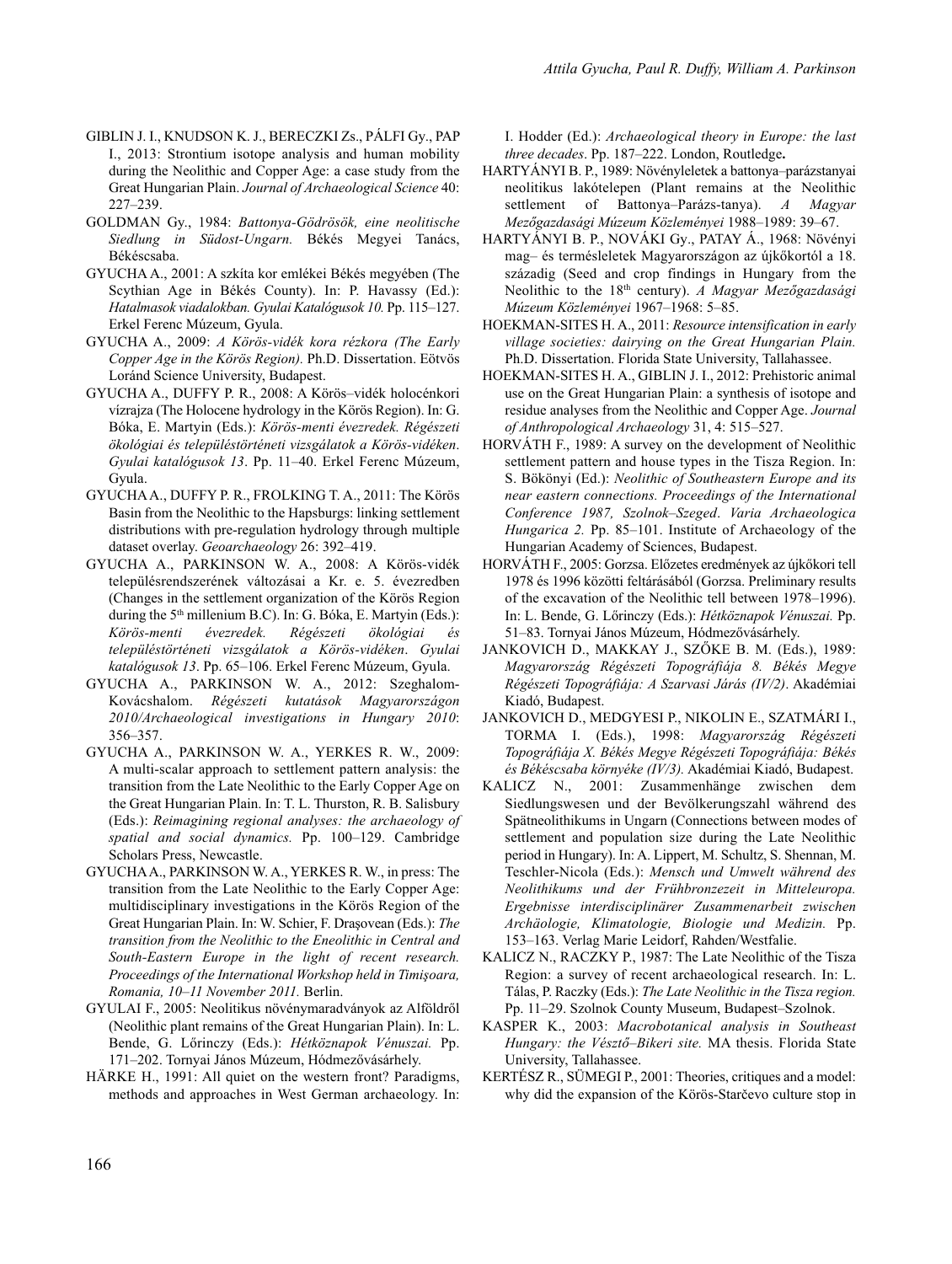the centre of the Carpathian Basin? In: R. Kertész, J. Makkay (Eds.): *From the Mesolithic to the Neolithic. Proceedings of the International Conference held in the Damjanich Museum of Szolnok, September 22–27, 1996.* Pp. 225–246. Archaeolingua, Budapest.

- KOSSE K., 1979: *Settlement ecology of the Körös and Linear Pottery Cultures in Hungary.* BAR, International Series 64. Archaeopress, Oxford.
- KUTZIÁN I., 1944: *A Körös-kultúra (The Körös Culture). Dissertationes Pannonicae 2, 23.* A Királyi Magyar Pázmány Péter Tudományegyetem Érem- és Régiségtani Intézete, Budapest.
- MAKKAY J., 1982: *A magyarországi neolitikum kutatásának új eredményei (New results of the research on the Neolithic in Hungary).* Akadémiai Kiadó, Budapest.
- NICODEMUS A., n.d.: *Tarhos 26 and Sarkad-Peckes: a preliminary analysis.* Unpublished manuscript. Ann Arbor, MI.
- NICODEMUS A., KOVÁCS Zs., in prep.: Faunal remains from Vésztő–Bikeri and Körösladány–Bikeri. In: W. A. Parkinson, A. Gyucha, R. W. Yerkes (Eds.): *Bikeri: two Early Copper Age villages.*
- PARKINSON W. A., 2002: Integration, interaction, and tribal 'cycling': The transition to the Copper Age on the Great Hungarian Plain. In: W. A. Parkinson (Ed.): *The archaeology of tribal societies. International Monographs in Prehistory – Archaeological Series 15.* Pp. 391–437. Ann Arbor.
- PARKINSON W. A., 2006a: The social organization of Early Copper Age tribes on the Great Hungarian Plain. BAR, International Series 1573. Archaeopress, Oxford.
- PARKINSON W. A., 2006b: Tribal boundaries: stylistic variability and social boundary maintenance during the transition to the Copper Age on the Great Hungarian Plain. *Journal of Anthropological Archaeology* 25: 33–58.
- PARKINSON W. A., GALATY M. L., 2009: Introduction: interaction and ancient societies. In: W. A. Parkinson, M. L. Galaty (Eds.): *Archaic state interaction: the Eastern Mediterranean in the Bronze Age*. Pp. 3–28. School for Advanced Research Press, Santa Fe.
- PARKINSON W. A., GYUCHA A., 2007: A késő neolitikum–kora rézkor átmeneti időszakának társadalomszerkezeti változásai az Alföldön. Rekonstrukciós kísérlet (Changes in the social organization during the transition between the Late Neolithic and Early Copper Age on the Great Hungarian Plain). *Archaeologiai Értesítő* 132: 37–81.
- PARKINSON W. A., GYUCHA A., 2012: Tells in perspective: long-term patterns of settlement nucleation and dispersal in Central and Southeast Europe. In: R. Hofmann, F.-K. Moetz, J. Müller (Eds.): *Tells: social and environmental space. Proceedings of the International Workshop "Socio-Environmental Dynamics over the Last 12,000 Years: The Creation of Landscapes 2 (14th-18th March 2011)" in Kiel.* Pp. 105–116. Verlag Dr. Rudolf Habelt, Bonn.
- PARKINSON W. A., GYUCHA A., YERKES R. W., HARDY M., MORRIS M., 2004a: Settlement reorganization at the end of the Neolithic in Central Europe: recent research in the Körös Valley, Southeastern Hungary. *Journal of Eurasian Prehistory* 2, 2: 57–73.
- PARKINSON W. A., GYUCHA A., YERKES R. W., 2004b: The transition to the Copper Age on the Great Hungarian Plain: The Körös Regional Archaeological Project. Excavations at Vésztő–Bikeri and Körösladány–Bikeri, Hungary, 2000–2002. *Journal of Field Archaeology* 29: 101–121.
- PARKINSON W. A., YERKES R. W., GYUCHA A., SARRIS A., MORRIS M., SALISBURY R. B., 2010: Early Copper Age settlements in the Körös Region of the Great Hungarian Plain. *Journal of Field Archaeology* 35: 164–183.
- PARSONS T., 2011: *Places, pots, and kurgans: Late Copper Age patterns of settlement and material culture on the Great Hungarian Plain.* Ph.D. Dissertation. Florida State University, Tallahassee.
- PARSONS T., 2012: Modeling Late Copper Age demographics on the Great Hungarian Plain using ceramic petrography. *Journal of Archaeological Science* 39: 458–466.
- PÉCSI M., SÁRFALVI B., 1960: *Magyarország földrajza (Geography of Hungary).* Akadémiai Kiadó, Budapest.
- RACZKY P., 1995: Neolithic settlement patterns in the Tisza region of Hungary. In: A. Aspes (Ed.): *Settlement patterns between the Alps and the Black Sea 5th to 2nd Millenium B. C. International Symposium in Verona-Lazise, 1992. Memorie del Museo Civico di Storia Naturale di Verona, Sezione Scienze dell'Uomo 4.* Pp. 77–86. Museo civico di storia naturale di Verona, Verona, Università degli studi, Milano.
- SALISBURY R. B., 2010: *Settlements, sediments and space: a practice approach to community organization in the Late Neolithic of the Great Hungarian Plain.* Ph.D. Dissertation. University at Buffalo, New York.
- SALISBURY R. B., 2012: Soilscapes and settlements: remote mapping of activity areas in unexcavated prehistoric farmsteads. *Antiquity* 86: 178–190.
- SARRIS A., PAPADOPOULOS N., AGAPIOU A., SALVI M. C., HADJIMITSIS D. G., PARKINSON W. A., YERKES R. W., GYUCHA A., DUFFY P. R., 2013: Integration of geophysical surveys, ground hyperspectral measurements, aerial and satellite imagery for archaeological prospection of prehistoric sites: the case study of Vésztő-Mágor Tell, Hungary. *Journal of Archaeological Science* 40, 3: 1454–1470.
- SHERRATT A., 1983: Early agrarian settlement in the Körös region of the Great Hungarian Plain. *Acta Archaeologica Academiae Scientiarum Hungaricae* 35: 155–169.
- SIKLÓDI Cs., 1983: Kora rézkori település Tiszaföldváron (An Early Copper Age settlement at Tiszaföldvár). *Szolnok Megyei Múzeumok Évkönyve* 1982–1983: 11–31.
- SIKLÓSI Zs., 2013: Traces of social inequality and ritual in the Late Neolithic of the Great Hungarian Plain. In: A. Anders, G. Kulcsár (Eds.): *Moments in Time. Papers presented to Pál Raczky on his 60th birthday*. *Prehistoric Studies 1.* Pp. 421–436. L'Harmattan, Budapest.
- SÜMEGI P., 2003: Early Neolithic man and riparian environment in the Carpathian Basin. In: E. Jerem, P. Raczky (Eds.): *Morgenrot der Kulture. Frühe Etappen der Menschheitsgeschichte in Mittel- und Südosteuropa. Festschrift für Nándor Kalicz zum 75. Geburtstag.* Pp. 53–60. Archaeolingua, Budapest.
- SZABÓ G. V., 1996: A Csorva-csoport és a Gáva-kultúra kutatásának problémái néhány Csongrád megyei leletegyüttes